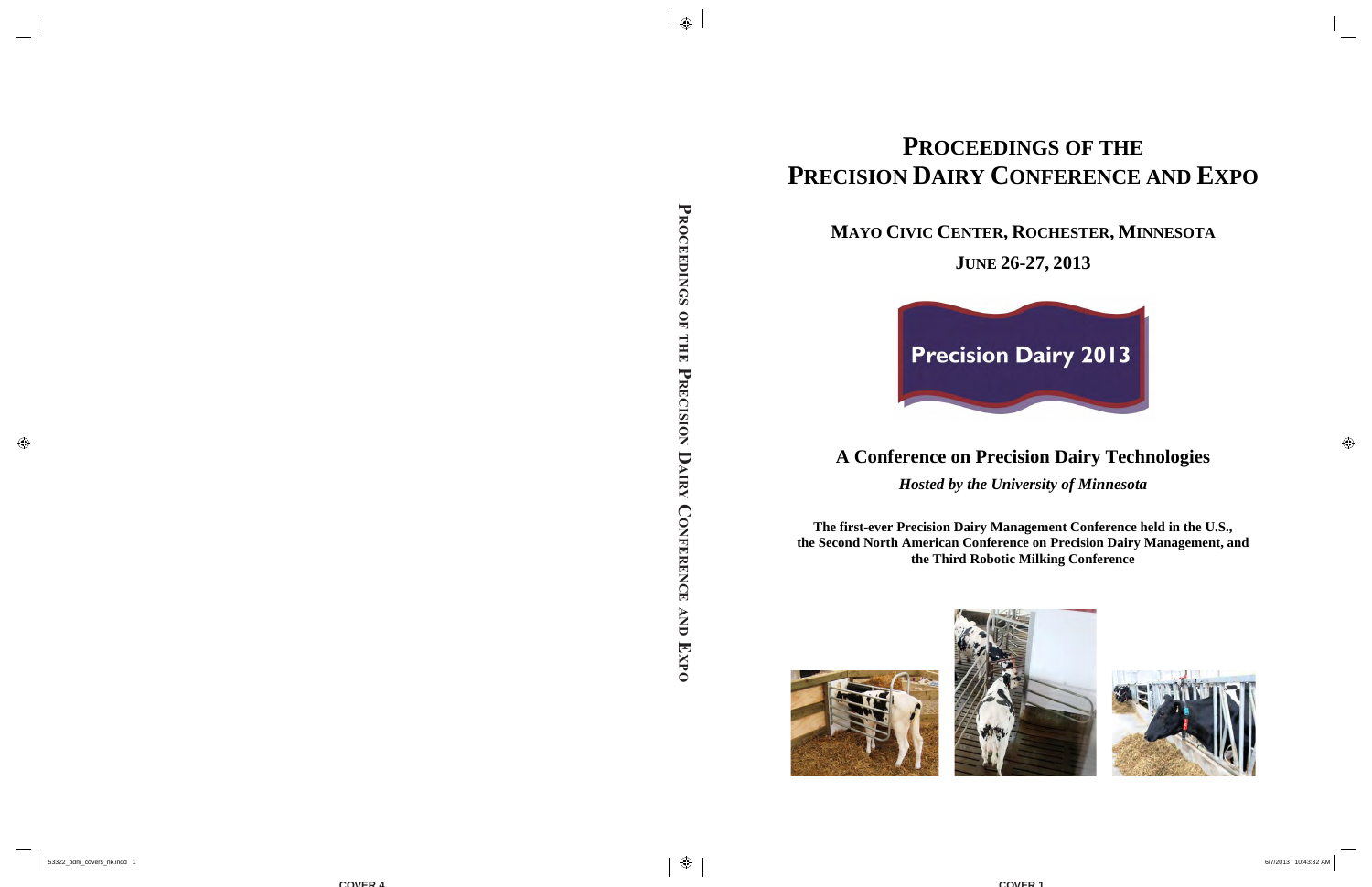### **ECONOMIC COMPARISON OF FARMS WITH AN AUTOMATIC MILKING SYSTEM AND A CONVENTIONAL MILKING SYSTEM**

Wilma Steeneveld<sup>1</sup>, Loren.W. Tauer<sup>2</sup>, Henk Hogeveen<sup>1,3</sup> and Alfons G.J.M. Oude Lansink<sup>1</sup> <sup>1</sup>Chair group Business Economics, Wageningen University, Wageningen, the Netherlands <sup>2</sup> Cornell University, Charles H. Dyson School of Applied Economics and Management, Ithaca, NY 14853 <sup>3</sup>Dept. of Farm Animal Health, Faculty of Veterinary Medicine, Utrecht University, Utrecht, the Netherlands wilma steeneveld@wur nl

#### Introduction

An automatic milking system (AMS) is an example of a precision dairy farming technique. The economic consequences of investing in precision dairy farming techniques are for most techniques unknown, which is also true for the AMS. The economic comparisons between farms with an AMS and a conventional milking system (CMS) have been mainly based on normative models. The only empirical economic comparison between farms with an AMS and CMS was conducted by Bijl et al. (2007) who concluded based on data from 2003 that CMS farms had more money available for rent, depreciation, interest, labor, and profit than AMS farms. Since that time no additional economic comparisons based on empirical research have been reported. The first objective of this study is to compare quantities of labor and capital of farms with a CMS and AMS. The second objective is to estimate and compare the technical efficiency of farms with an AMS and CMS. These objectives were met by the empirical analysis of farm accounting data.

#### Material and Methods

The dataset provided by an accounting agency included information from 63 farms with an AMS and 337 farms with a CMS in the Netherlands. The dataset included information on revenues (e.g., revenues from milk and other farm activities), depreciation (e.g., on buildings and machinery), fixed costs (e.g., costs for maintenance of buildings and machinery), variable costs (e.g., costs for feed, breeding, energy, and water), and general farm information such as the number of cows, number of hectares, amount of the milk quota, and the available fulltime employees. The technical efficiency estimates were obtained with data envelopment analysis with bootstrapping.

#### Results

The 63 AMS farms and the 337 CMS farms in the dataset did not differ in general farm characteristics such as the number of cows, number of hectares, and the amount of milk quota. AMS farms have significantly higher capital costs ( $\text{E}2.71$  per 100 kg milk) than CMS farms ( $\in$  0.10 per 100 kg milk). The net outputs for AMS and CMS farms were  $\in$  27.70 and €28.34 per 100 kg of milk, respectively. Total labor costs and net outputs were not significantly different between AMS and CMS farms (Table 1).

Although the AMS farms have a slightly lower technical efficiency (0.76) than the CMS farms (0.78), a statistically significant difference in these estimates was not observed. This indicates that the farms were not different in their ability to use inputs (capital, labor, cows and land) to produce outputs (total farm revenues).